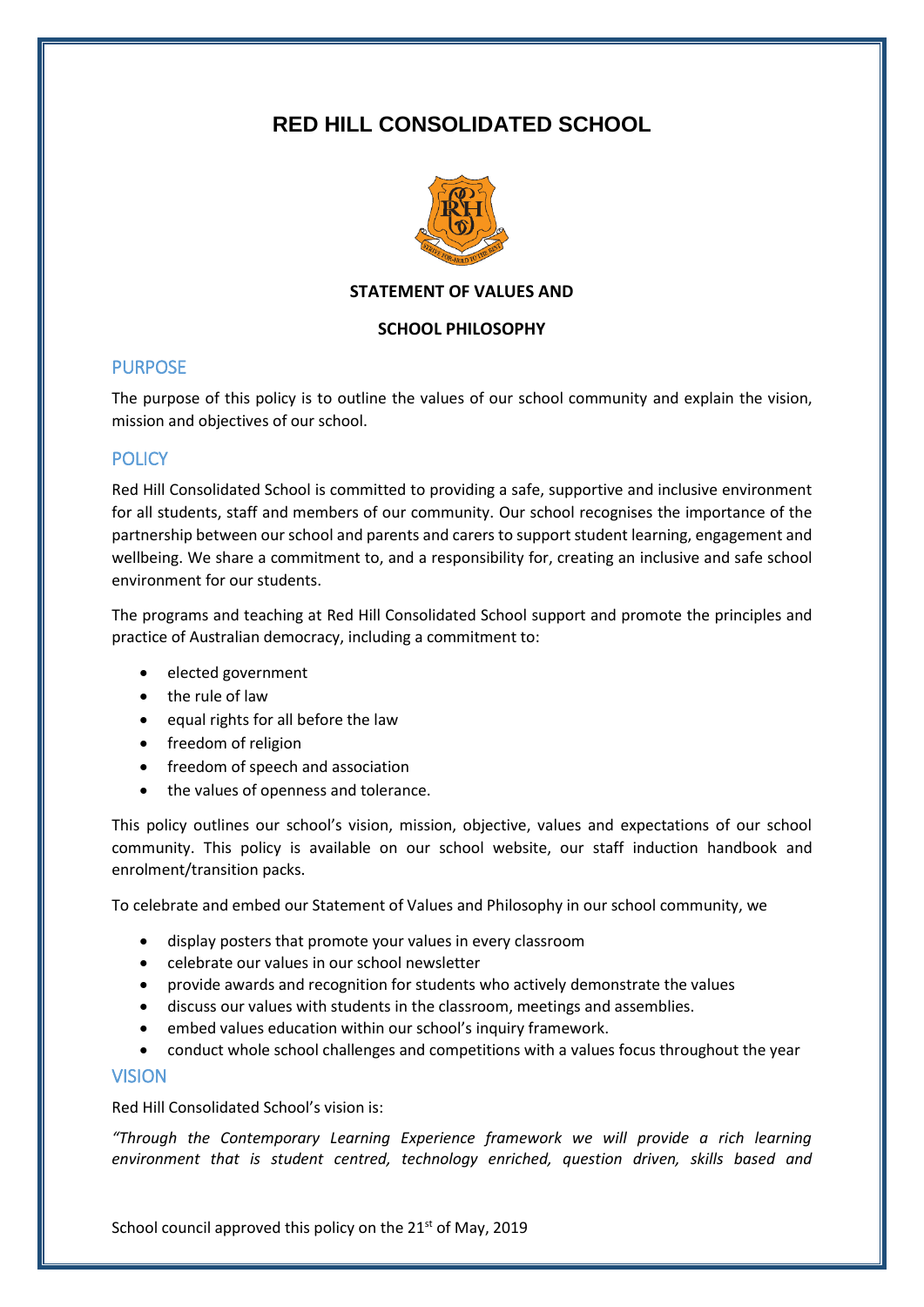*contextually relevant. We will promote creativity and provide every opportunity for students to develop essential skills to be active participants in a global world."*

## VALUES

Red Hill Consolidated School's values are Respect, Responsibility, Resilience and Empathy.

*RESPECT: "I demonstrate respect by showing care and understanding for myself, for others, for property and for the environment. In this, I value all things that make up the amazing world around me."*

*RESILIENCE: "I demonstrate resilience by having a go. If I get knocked down or out of my comfort zone, I get back up, keep going and be strong. I am an important and unique individual."*

*RESPONSIBILITY: "I demonstrate responsibility because I can be trusted to aim high, make good choices, and think things through. I am responsible for my behaviour and my learning."*

*EMPATHY: "I demonstrate empathy by understanding and sharing what someone else is feeling and thinking."*

# BEHAVIOURAL EXPECTATIONS

Red Hill Consolidated School acknowledges that the behaviour of staff, parents, carers and students has an impact on our school community and culture. We acknowledge a shared responsibility to create a positive learning environment for the children and young people at our school.

As principals and school leaders, we will:

- model positive behaviour and effective leadership
- communicate politely and respectfully with all members of the school community
- work collaboratively to create a school environment where respectful and safe behaviour is expected of everyone
- behave in a manner consistent with the standards of our profession and meet core responsibilities to provide safe and inclusive environments
- plan, implement and review our work to ensure the care, safety, security and general wellbeing of all students at school
- identify and support students who are or may be at risk
- do our best to ensure every child achieves their personal and learning potential
- work with parents to understand their child's needs and, where necessary, adapt the learning environment accordingly
- respond appropriately when safe and inclusive behaviour is not demonstrated and implement appropriate interventions and sanctions when required
- inform parents of the school's communication and complaints procedures
- ask any person who is acting in an offensive, intimidating or otherwise inappropriate way to leave the school grounds.

As teachers and non-teaching school staff, we will:

- model positive behaviour to students consistent with the standards of our profession
- communicate politely and respectfully with all members of the school community
- proactively engage with parents about student outcomes

School council approved this policy on the 21<sup>st</sup> of May, 2019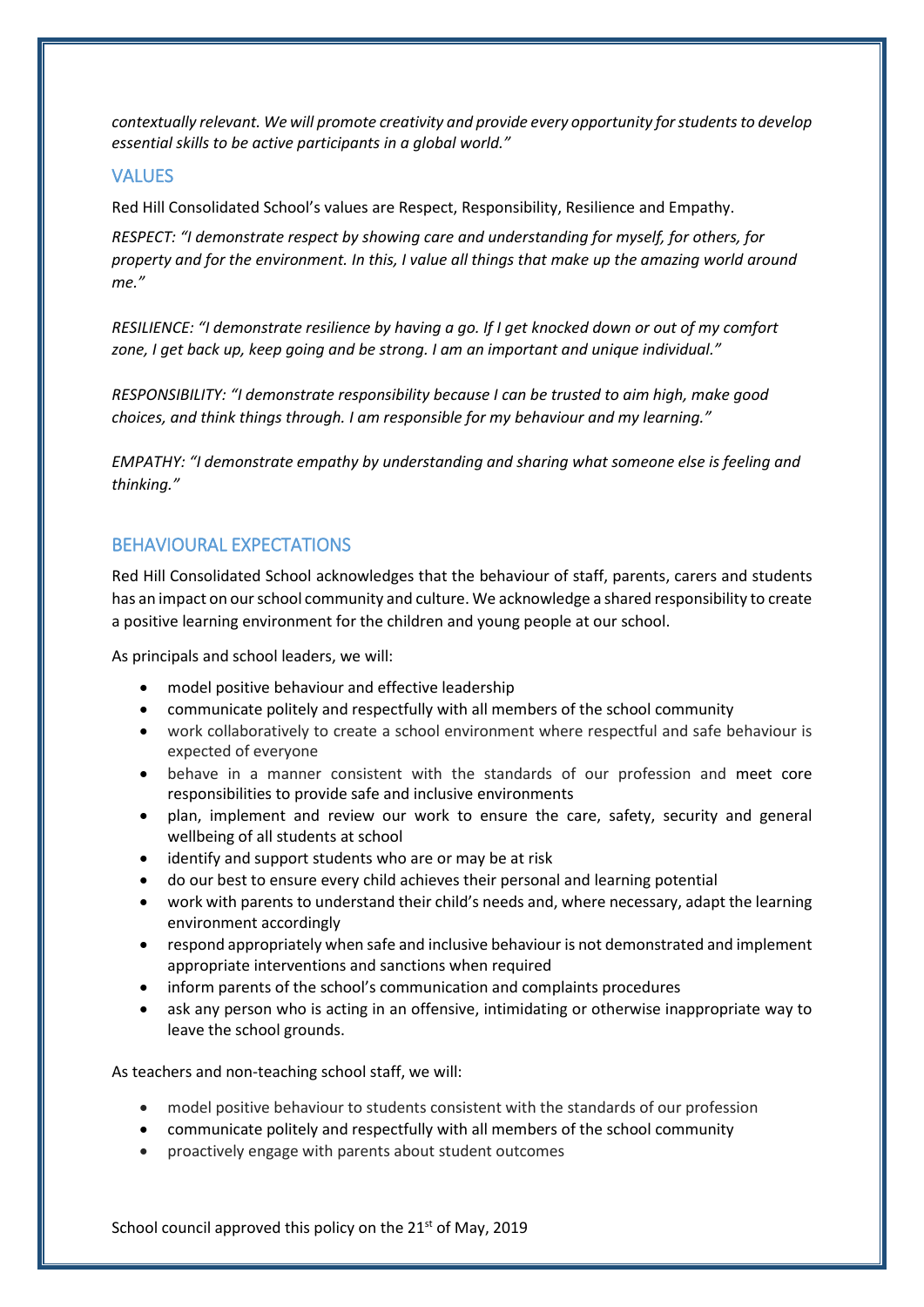- work with parents to understand the needs of each student and, where necessary, adapt the learning environment accordingly
- work collaboratively with parents to improve learning and wellbeing outcomes for students with additional needs
- communicate with the principal and school leaders in the event we anticipate or face any tension or challenging behaviours from parents
- treat all members of the school community with respect.

#### As parents and carers, we will:

- model positive behaviour to our child
- communicate politely and respectfully with all members of the school community
- ensure our child attends school on time, every day the school is open for instruction
- take an interest in our child's school and learning
- work with the school to achieve the best outcomes for our child
- communicate constructively with the school and use expected processes and protocols when raising concerns
- support school staff to maintain a safe learning environment for all students
- follow the school's processes for communication with staff and making complaints
- treat all school leaders, staff, students, and other members of the school community with respect.

#### As students, we will:

- model positive behaviour to other students
- communicate politely and respectfully with all members of the school community.
- comply with and model school values
- behave in a safe and responsible manner
- respect ourselves, other members of the school community and the school environment.
- actively participate in school
- not disrupt the learning of others and make the most of our educational opportunities.

#### As community members, we will:

- model positive behaviour to the school community
- treat other members of the school community with respect
- support school staff to maintain a safe and inclusive learning environment for all student.
- utilise the school's processes for communication with staff and submitting complaints.

## UNREASONABLE BEHAVIOURS

Schools are not public places, and the Principal has the right to permit or deny entry to school grounds (for more information, see our *Visitors Policy*).

Unreasonable behaviour that is demonstrated by school staff, parents, carers, students or members of our school community will not be tolerated at school, or during school activities.

Unreasonable behaviour includes:

- speaking or behaving in a rude, manipulative, aggressive or threatening way, either in person, via electronic communication or social media, or over the telephone
- the use or threat of violence of any kind, including physically intimidating behaviour such as aggressive hand gestures or invading another person's personal space

School council approved this policy on the 21<sup>st</sup> of May, 2019